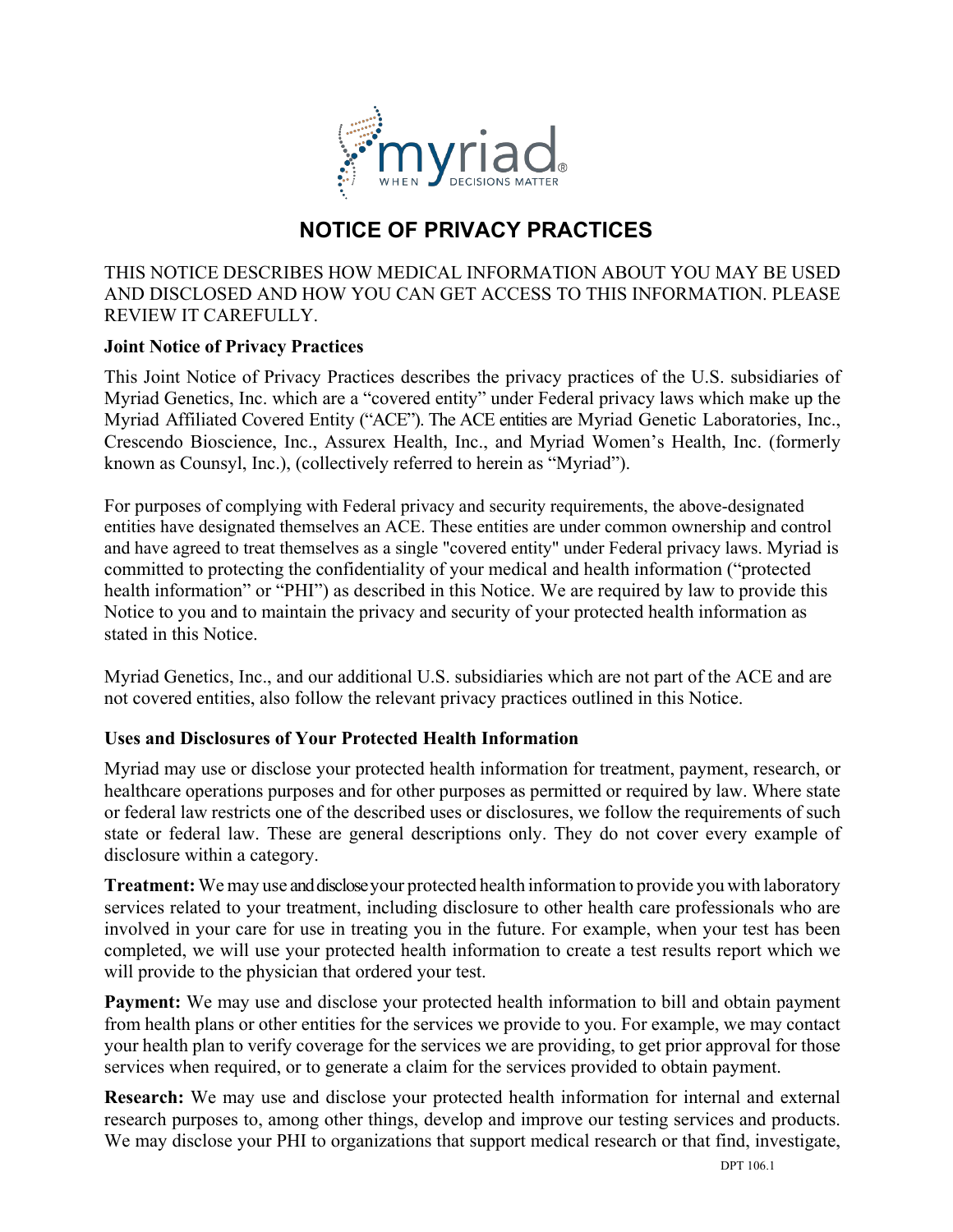or cure diseases. To do this, we will use standard de-identification practices to de-identify your PHI before it is disclosed, or obtain your consent to do so. For example, we may use your PHI to assist us in developing our variant classification program.

**Health Care Operations:** We may use and disclose your protected health information, as needed, in order to support the business activities of our company, such as quality assessment and improvement activities, staff training, providing customer service, managing costs, and licensing of our laboratory with the goal of improving the care we provide. For example, we may use your PHI to develop and improve our internal controls to improve our testing services.

**Business Associates:** We may also disclose your protected health information to third party "business associates", which may also include affiliates of Myriad, that perform various administrative activities for us related to treatment, payment or health care operations. For example, we may disclose information to an agency that performs collections on unpaid accounts. Our business associates sign an agreement stating they will maintain the privacy and security of your health information as required by law.

**Persons Involved in Your Care:** We may disclose your protected health information to individuals, such as family members, relatives, personal friends or others who are involved with your care or who help pay for your care as long as you have not expressed your objection to, or requested a restriction on these types of disclosures. For example, if you are covered by your spouse's, parents' or other individual's health insurance, we may disclose information to that individual relevant to payment for the services we have provided you. In all cases, we will use our best judgment and restrict the information shared to only that which is relevant to your family's and others' involvement in your care.

In cases where you are not present or the opportunity to agree or object to the use or disclosure cannot be provided because of your incapacitation or an emergency circumstance, a disclosure may be made in your best interests.

**To Perform and Improve Our Services.** We may use and disclose your PHI to, among other things, assist with your healthcare provider's operations to facilitate the provision of healthcare services, improve and develop new screenings and other services, provide customer service when you have questions about your billing, results, or otherwise, and to run and improve our organization. We may share your PHI with your healthcare provider by discussing your Report with them or by processing claims for payment.

**Other uses and disclosures:** We are permitted or required by law to share your information in other ways – usually in ways that contribute to the public good, such as public health and research. We have to meet many conditions in the law before we can disclose your information for these purposes. These additional uses and disclosures include:

- for public health and safety activities authorized by law to collect or receive such information for the purposes of preventing or controlling disease, injury, or disability;
- to certain governmental agencies if we suspect child abuse or neglect; we may also release your protected health information to certain governmental agencies if we believe you to be a victim of abuse, neglect, or domestic violence;
- to Food and Drug Administration (FDA) regulated entities for purposes of monitoring or reporting the quality, safety, or effectiveness of FDA regulated products, or to participate in product recalls;
- to your employer when we have provided health care to you at the request of your employer for purposes related to occupational health and safety (in most cases you will receive notice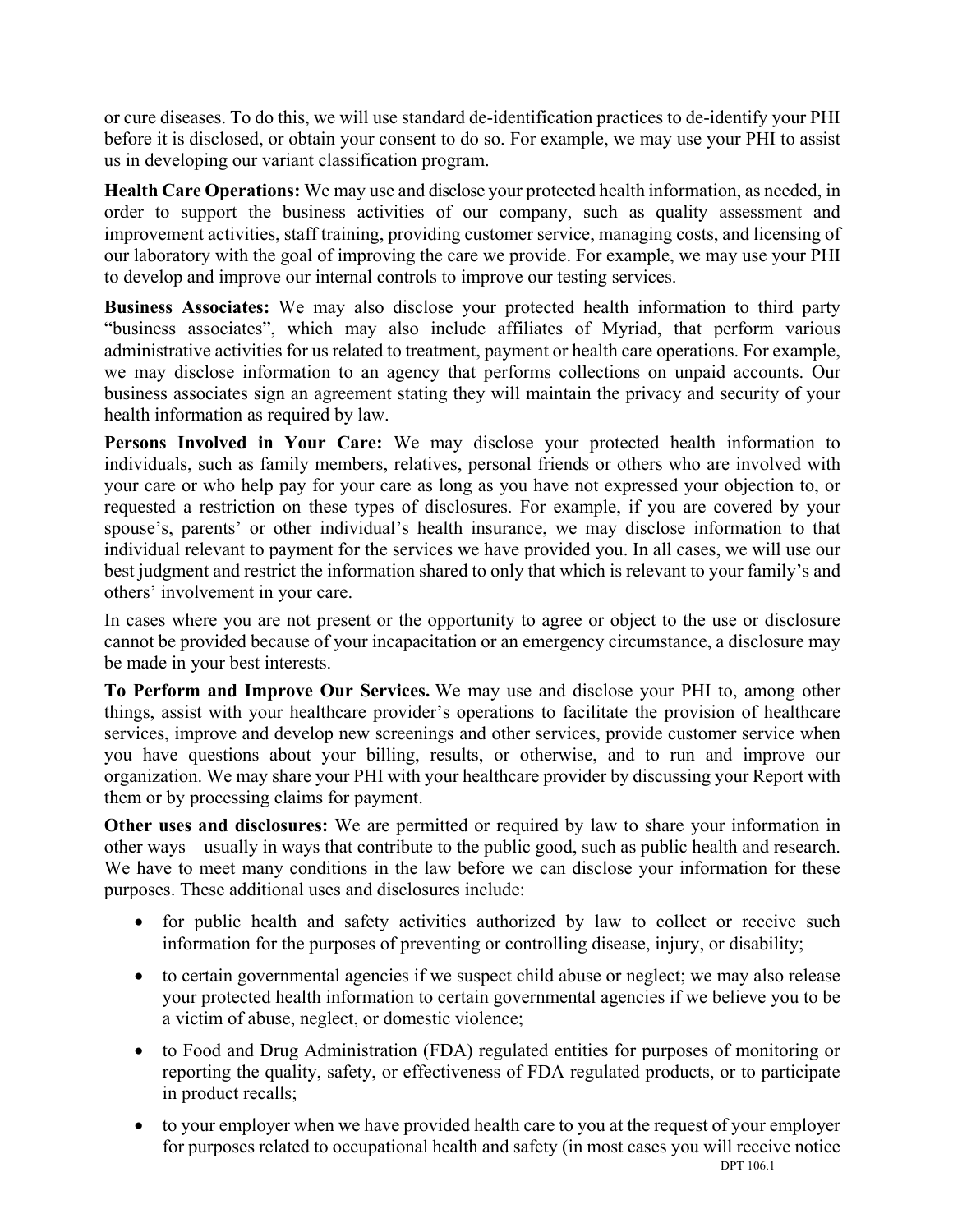that information is disclosed to your employer);

- if required by law to a government oversight agency conducting audits, investigations, inspections and related oversight functions; in emergency circumstances, such as to prevent a serious and imminent threat to a person or the public;
- to respond to lawsuits or legal actions (if required or requested by a legal representative, court or administrative order, subpoena or discovery request, in most cases you will have notice of such release);
- to law enforcement officials to identify or locate suspects, fugitives or witnesses, or victims of crime, or for other allowable law enforcement purposes;
- to correctional institutions, to the extent that Myriad makes such disclosures to coroners or medical examiners for the purpose of identifying a deceased person, determining cause of death or another purpose authorized by law and to funeral directors as necessary to carry out their duties with respect to the deceased to the extent consistent with applicable law;
- if necessary to arrange an organ or tissue donation from you or a transplant for you;
- if you are a member of the military for activities set out by certain military command authorities required by armed forces services;
- if necessary for national security, intelligence, or protective services activities;
- for purposes related to your workers' compensation benefits or similar programs that provide benefits for work-related injuries or illness;
- to researchers when the research they are conducting has been approved by an institutional review or privacy board that has reviewed the research proposal and established protocols to ensure the privacy of your protected health information or to people preparing to conduct a research project;
- in connection with the publication of clinical research or studies in peer reviewed journals or for medical and societal presentations, or disclosure to publicly available databases such as the National Center for Biotechnology Information, in which case we use standard deidentification practices to de-identify PHI before it is disclosed;
- as a part of a business transaction, such as a merger or acquisition of all or part of our business; in this event, your PHI will still be afforded the same or comparable protections contained in this Notice;
- we may make a disclosure to the secretary of the HHS for HIPAA Rules compliance and enforcement purposes; and
- we may create and distribute de-identified health information by removing all individually identifiable information.

For all of the above purposes, in cases where state law is more restrictive than federal law, we are required to follow the more restrictive state law.

# **Uses and Disclosures with Your Authorization**

Uses and disclosures of your protected health information other than those stated immediately above will be made only with your written authorization. Examples include, but are not limited to:

• use or disclosure of protected health information for marketing purposes, and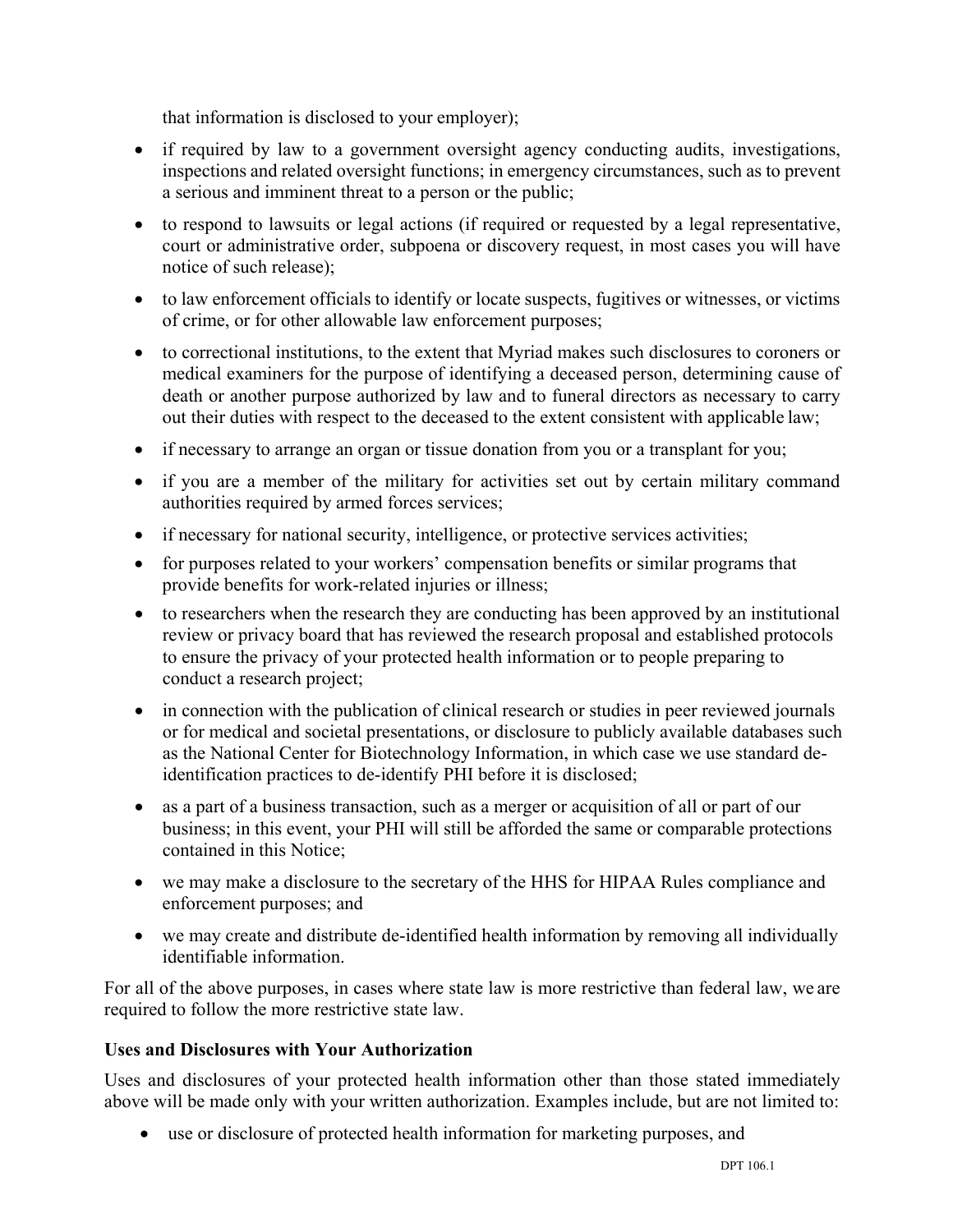• disclosures that constitute a sale of your protected health information.

If you provide authorization for the disclosure of your health information, you may revoke this authorization at any time in writing, except to the extent that Myriad or a Myriad's business associates has taken an action in reliance on the use or disclosure indicated in the authorization.

# **Your Individual Rights**

Following is a statement of your rights related to your protected health information and how you may exercise these rights. In accordance with the privacy rule, in the event that you request access, restrictions, confidential communications, record amendments or an accounting of disclosures, Myriad is required to respond within 30 days of receiving your request. Myriad may notify you within the first 30 days of receiving your request that an additional 30 days is necessary to respond to your request.

**Access:** You have the right to access and receive a copy of your protected health information that may be used to make decisions about your care or payment for your care. If we maintain the information you have requested in an electronic format you can ask for it to be provided to you electronically, and also ask us to electronically send copies to another person. Requests for access to or copies of your protected health information must be submitted to Myriad in writing following the applicable process listed below.

**For Myriad Genetic Laboratories patients:** Contact Customer Support at (800) 469-7423 or use Myriad's record request form which is located at mysupport360.com under the "Resources" tab in the "Patient Records Request" section.

**For Assurex Health patients:** Contact Customer Support at (866) 757-9204 or via email at [support@assurexhealth.com.](mailto:support@assurexhealth.com)

**For Myriad Women's Health patients:** Contact Customer Support at 1-888-COUNSYL (1-888-268-6795) or via email at privacy@counsyl.com

**For Crescendo Biosciences patients:** Contact Customer Support at (877) 743-8639 or medicalrecords@myriad.com.

**Restrictions:** You may ask us to limit the use and disclosure of your protected health information for the purposes of treatment, payment and health care operations activities. We will consider your request carefully, but we may not be required to agree to your requested restrictions. Requests for restrictions should be directed to the Privacy Officer.

**Confidential Communications:** You have the right to ask that we send information to you to an alternate address or by alternate means. We will accommodate reasonable requests. Requests for alternate means of sending protected health information and the use of alternate addresses should be directed to the Privacy Officer.

**Amendments:** You have the right to request an amendment of your protected health information. We will honor your request unless we are not the originator of the information or we believe the information you requested to be amended is accurate and complete. Requests for amendments to medical records should be directed to the Privacy Officer.

**Accounting of Disclosures:** You have a right to receive a list of certain instances in which we disclosed your protected health information. This list will not include disclosures of protected health information such as those made for treatment, payment, health care operations, or disclosures made based on your written authorization. You can request a list including disclosures made up to six years prior to the date of your request. Requests for an accounting of disclosures should be directed